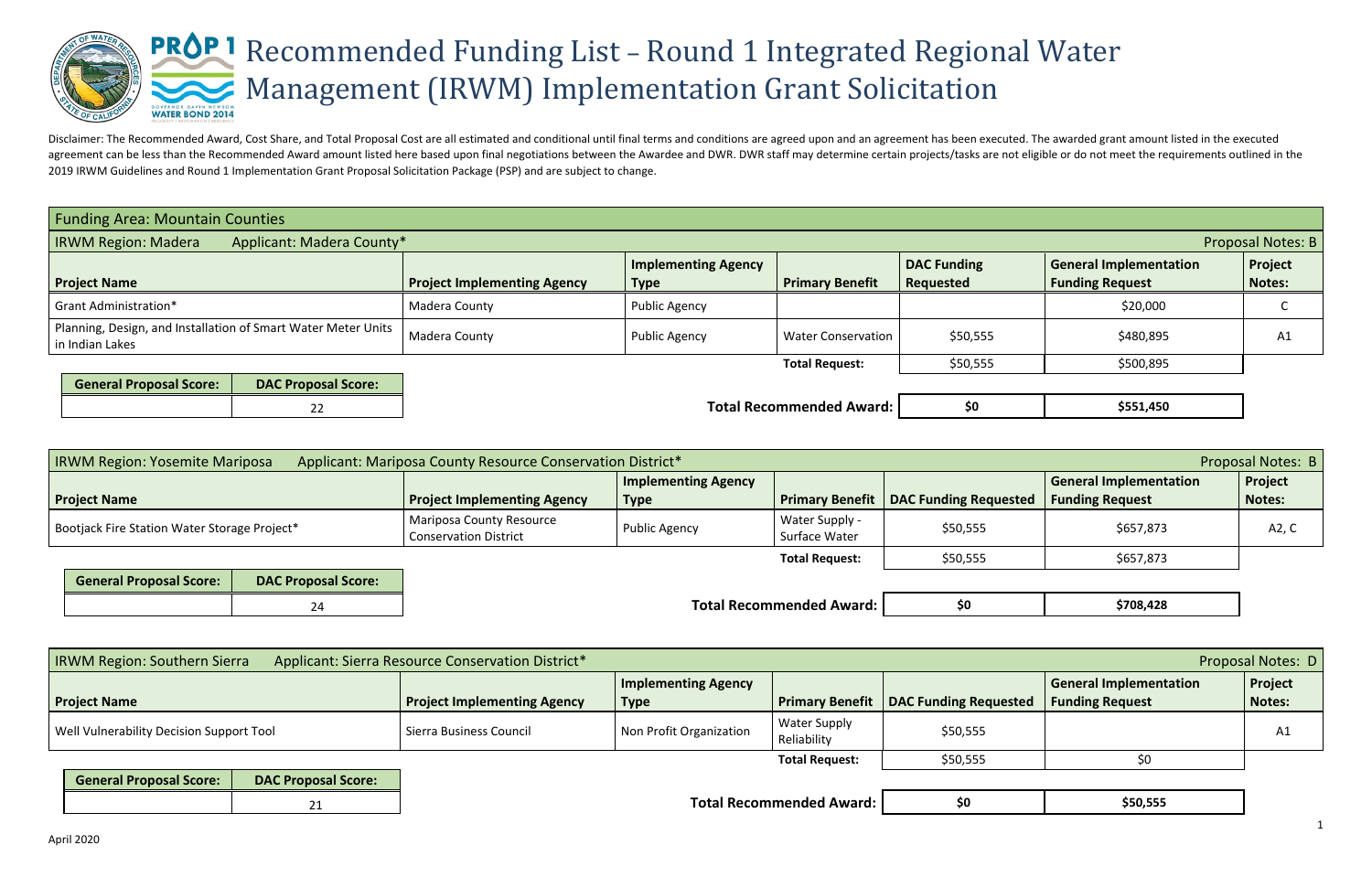

# Recommended Funding List – Round 1 Integrated Regional Water Management (IRWM) Implementation Grant Solicitation

| \$1,002,536 |
|-------------|
|             |

| \$854,950 |
|-----------|
|           |

| Applicant: Plumas County Community Development Commission*<br><b>IRWM Region: Upper Feather River</b> |                                                          |                            |                        |                    | Proposal Notes: E                     |                |  |  |
|-------------------------------------------------------------------------------------------------------|----------------------------------------------------------|----------------------------|------------------------|--------------------|---------------------------------------|----------------|--|--|
|                                                                                                       |                                                          | <b>Implementing Agency</b> |                        | <b>DAC Funding</b> | <b>General Implementation Funding</b> | <b>Project</b> |  |  |
| <b>Project Name</b>                                                                                   | <b>Project Implementing Agency</b>                       | <b>Type</b>                | <b>Primary Benefit</b> | Requested          | <b>Request</b>                        | <b>Notes:</b>  |  |  |
| <b>Grant Administration*</b>                                                                          | <b>Plumas County Community</b><br>Development Commission | <b>Public Agency</b>       |                        | \$92,340           |                                       | A2, C          |  |  |
|                                                                                                       |                                                          |                            |                        |                    |                                       |                |  |  |
| Alternative Water Source Development                                                                  | Sierraville Public Utilities District                    | <b>Public Utility</b>      | <b>Water Supply</b>    |                    |                                       | A1             |  |  |
|                                                                                                       |                                                          |                            | Reliability            | \$627,660          |                                       |                |  |  |
|                                                                                                       | Indian Valley Community Services                         |                            |                        |                    | <b>Water Supply</b>                   |                |  |  |
| Community/Emergency Water Storage Tank                                                                | <b>Public Utility</b><br><b>District</b>                 | Reliability                | \$304,000              |                    | A1                                    |                |  |  |
|                                                                                                       |                                                          |                            | <b>Total Request:</b>  | \$1,024,000        |                                       |                |  |  |
|                                                                                                       |                                                          |                            |                        |                    |                                       |                |  |  |

| <b>General Proposal Score:</b> | <b>DAC Proposal Score:</b> |
|--------------------------------|----------------------------|
|                                |                            |

**Total Recommended Award: \$0** 

|                                                                       | <b>Implementing Agency</b>             |                                    |                    |                                       |               |
|-----------------------------------------------------------------------|----------------------------------------|------------------------------------|--------------------|---------------------------------------|---------------|
|                                                                       |                                        |                                    | <b>DAC Funding</b> | <b>General Implementation Funding</b> | Project       |
|                                                                       | <b>Type</b>                            | <b>Primary Benefit</b>             |                    | <b>Request</b>                        | <b>Notes:</b> |
| Utica Water and Power Authority                                       | Public Agency                          | <b>Water Supply</b><br>Reliability |                    | \$25,000                              |               |
| Tuolumne Band of Me-Wuk Indians                                       | <b>Federally Recognized</b><br>Indians | Groundwater<br>Recharge            |                    | \$500,000                             |               |
| <b>Groveland Community Services District</b>                          | <b>Public Agency</b>                   | <b>Water Supply</b><br>Reliability | \$144,444          | \$145,556                             | A1            |
| Tuolumne Stanislaus Integrated<br>Regional Water Management Authority | <b>Public Agency</b>                   |                                    |                    | \$39,950                              |               |
|                                                                       |                                        | <b>Total Request:</b>              | \$144,444          | \$710,506                             |               |
|                                                                       | <b>Project Implementing Agency</b>     |                                    |                    | Requested                             |               |

| General Proposal Score:   DAC Proposal Score: |  |
|-----------------------------------------------|--|
|                                               |  |

**Total Recommended Award: \$0**